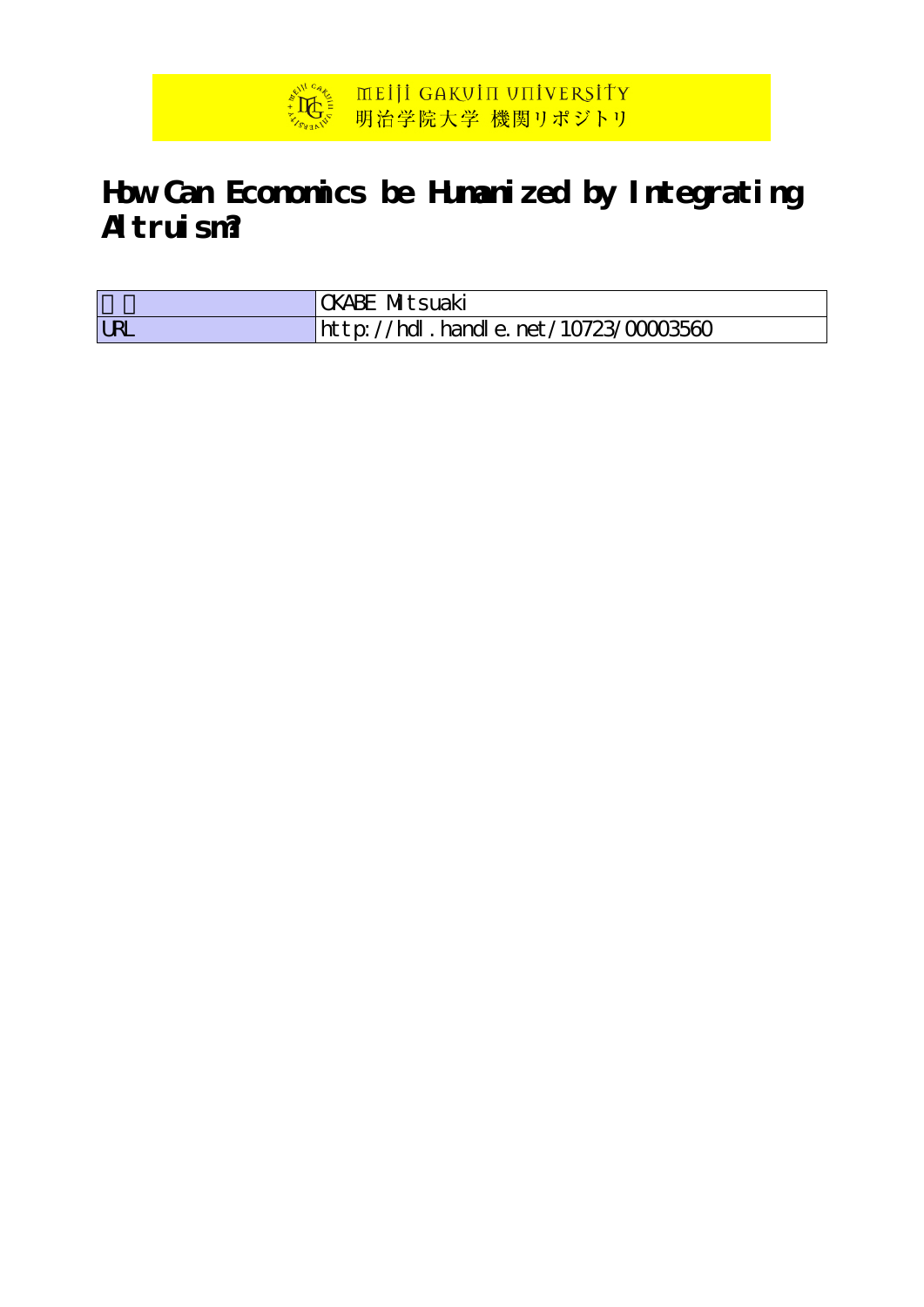## How Can Economics be Humanized by Integrating Altruism?

## Mitsuaki Okabe<sup>∗</sup>

#### 【Aim of the Research】

l

 Over the past century, science and technology have marvelously brought about a pleasant life to many people on the globe. On the other hand, mankind is still facing many serious and unsolved problems, such as international disputes and terrorism, expanding inequality of economic welfare, global warming, and effective control of artificial intelligence, to name a few.

 In order to solve these problems, an innovative international research project has recently been proposed which asserts a new value of "self-examination and altruism" (自省利他) as a key to human behavior. It does not simply assume that man is a selfish existence but assumes that man naturally have an altruistic motive(利他), so that self-examination(自省) becomes important to reveal that aspect of human nature. This international research project intends to utilize the knowledge not only of humanities but also of social and natural sciences, and try to access the viability of the concept of "self-examination and altruism" as a new principle of democracy.

 The research group, coordinated by Dr Hideaki Nakatani of Ryukoku University in Kyoto, consists of about ten Japanese and overseas researchers including a Harvard University researcher. The project is expected to extend for two to five years. The author (Okabe) has been invited to participate in this project and submitted his research proposal hereby attached.

研究プロジェクトのテーマ:「自省利他」を基軸とする新世界システムの展望―世界仏教コン ソーシアムの理念としての自省利他とその実装に関する考察

Researcher Emeritus, Institute for International Studies, Faculty of International Studies, Meiji Gakuin University, Japan, and Professor Emeritus, Keio University, Japan.